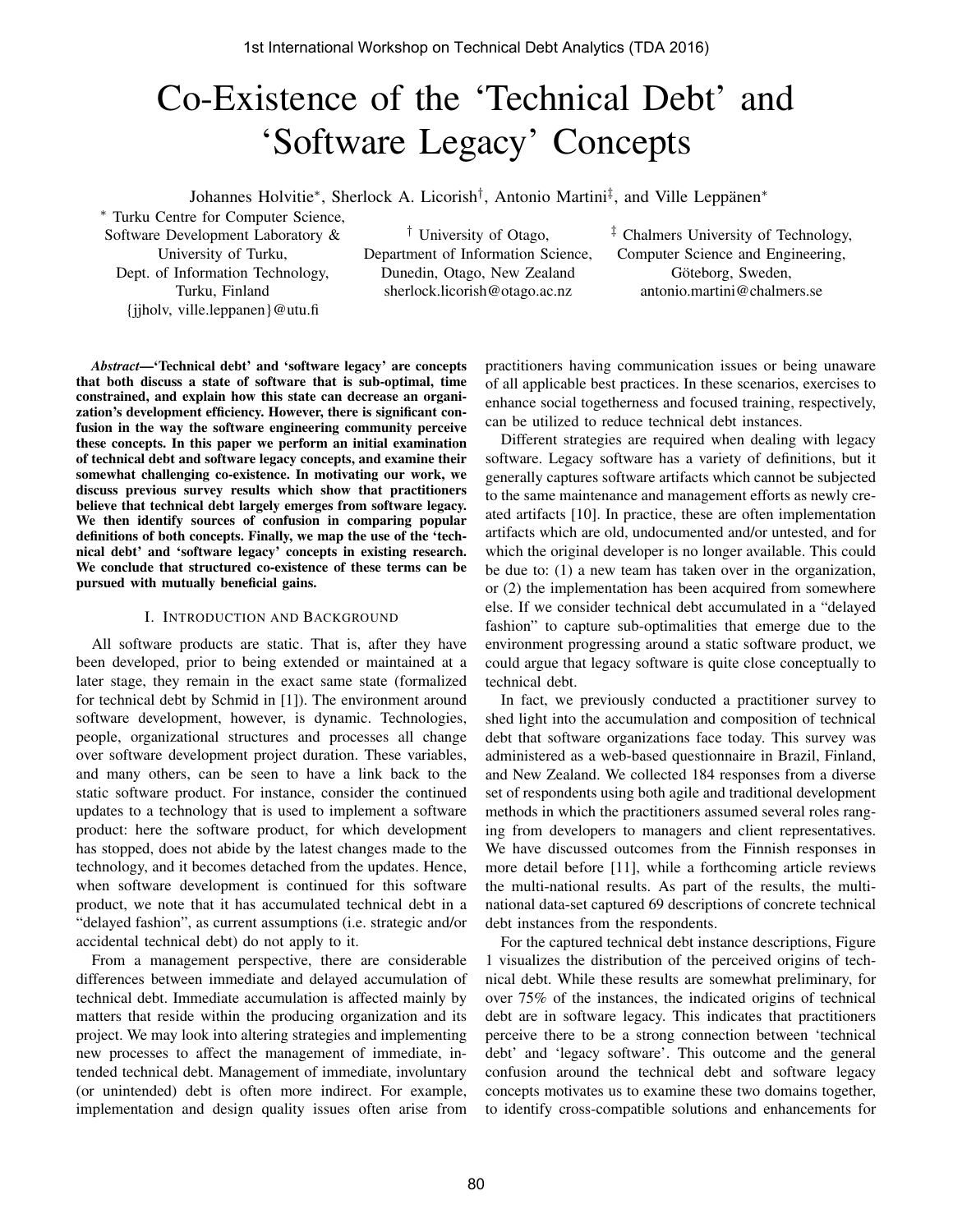both.

Examining these two domains together, technical debt could be seen to benefit from integration of legacy software management procedures, as this field has a very established status. However, several issues should be taken into account when legacy software is integrated with technical debt management. Firstly, is legacy software only a component of technical debt accumulated in "delayed fashion"? Arguably not, as the overall current state of the software product, to which legacy can be a part, has an effect on technical debt accumulation and management [12]. Hence, the domains seem to be distinctively different, which motivates us to explore these concepts.

Second, legacy software is generally used as a negative term for "derelict code", while technical debt implies pursuing asset management functions for sub-optimalities in varying software artifacts. Reviewing Figure 1, one identifies a potential danger in legacy being re-branded under the more favorable technical debt concept. Here, the asset management possibilities are left unexplored if legacy is not diligently converted into technical debt instances enabling full management. Noting the unobtrusive nature of legacy software, this is not an easy task to do, and having technical debt instances with varying levels of accuracy is bound to deteriorate technical debt management efforts overall.

Revisiting our position above, 'software legacy' and 'technical debt' are closely related and as such the software engineering community should pursue narrowing the gap between these fields. We make the first step towards bridging this gap in this work. In the following section (Section II) we provide a short evaluation of the two concepts, examining similarities in their definitions. We next conduct a short mapping study of the concepts' joint use in contemporary research literature in Section III. Finally, in Section IV we conclude this study



Fig. 1. Origins of technical debt instances (N=78 as multiple origins were indicated for some of the 69 instances)

by providing insights into avenues for how the co-existence of the two concepts could be organized, and outline future directions.

# II. CLOSENESS OF THE TECHNICAL DEBT AND LEGACY **CONCEPTS**

To facilitate examining the closeness in definitions of the 'technical debt' and 'legacy' concepts, commonly accepted definitions for both are provided in Table I. Due to space limitations, detailed descriptions and examples have been excluded from the definitions.

Reviewing Table I, we note that in Cunningham's definition [2] technical debt (TD) is created always when new code releases are made. The definition leaves very little room for "debt-free code". If the consensus from the legacy definitions communicates that the "legacy" status is something the code can only gain over time, being pristine at the time of implementation, then Cunningham's definition clearly deviates from this. However, Cunningham describes the effects of TD as emergent from "not-quite-right code" which again is able

TABLE I. Definitions for the 'Technical Debt' and the 'Software Legacy' Concepts

|           | Cunningham [2]                                       | McConnell [3]                                        | Dagstuhl 16162 [4]                              |
|-----------|------------------------------------------------------|------------------------------------------------------|-------------------------------------------------|
| Technical | Shipping first time code is like going into          | The first kind of technical debt $\dots$ is incurred | In software-intensive systems, technical debt   |
| Debt      | debt. A little debt speeds development so            | unintentionally. $\ldots$ [It] is the non-strategic  | is a design or implementation construct that    |
|           | long as it is paid back promptly with a              | result of doing a poor job. this kind of             | is expedient in the short term, but sets up     |
|           | rewrite. Objects make the cost of this trans-        | debt can be incurred unknowingly, for exam-          | a technical context that can make a future      |
|           | action tolerable. The danger occurs when             | ple, your company might acquire a company            | change more costly or impossible. Technical     |
|           | the debt is not repaid. Every minute spent           | that has accumulated significant technical           | debt is a contingent liability whose impact is  |
|           | on not-quite-right code counts as interest on        | debt that you don't identify until after the         | limited to internal system qualities, primarily |
|           | that debt. Entire engineering organizations          | <i>acquisition</i>                                   | maintainability and evolvability.               |
|           | can be brought to a stand-still under the debt       | The second kind  is incurred intentionally.          |                                                 |
|           | load of an unconsolidated implementation,            | This commonly occurs when an organization            |                                                 |
|           | object-oriented or otherwise.                        | makes a conscious decision to optimize for           |                                                 |
|           |                                                      | the present rather than for the future               |                                                 |
|           | Bennett [5]                                          | Dayani-Fard [6] and Liu & al. [7] in [8]             | Sommerville [9]                                 |
| Software  | "large software systems that we don't know           | Legacy software systems  were developed              | socio-technical<br>Legacy<br>systems<br>are     |
| Legacy    | how to cope with but that are vital to our           | decades ago and have been continually mod-           | computer-based systems that have been           |
|           | organization."                                       | ified to meet changes in business require-           | developed in the past, often using older or     |
|           | Moreover, many legacy systems are per-               | ments and computing platforms. The prolif-           | obsolete technology. These systems include      |
|           | forming crucial work for their organization.         | eration of such systems is causing headaches         | not only hardware and software but also         |
|           | Hence the decision on how to manage them             | for large organizations who find them costly         | legacy processes and procedures—old ways        |
|           | is crucial: $\ldots$ the very future of the business | to maintain and risky to evolve. [6]                 | of doing things that are difficult to change    |
|           | may be at stake. Legacy systems may rep-             | many legacy systems remain supportive to             | because they rely on legacy software.           |
|           | resent years of accumulated experience and           | core business functions and are indispens-           | Legacy systems are often business-critical      |
|           | knowledge.                                           | able to the business. [7]                            | systems, they are maintained because it is      |
|           |                                                      |                                                      | too risky to replace them.                      |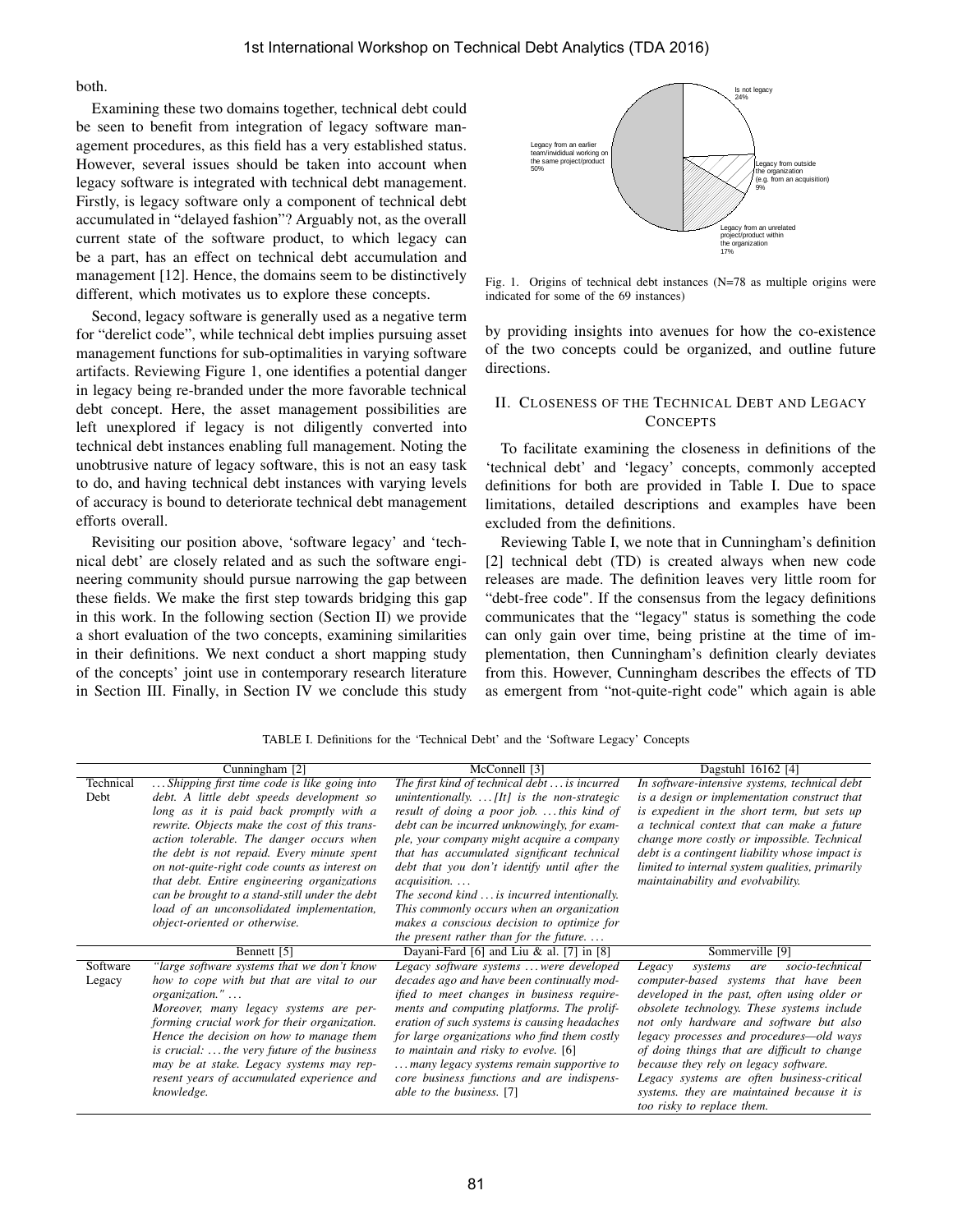to accommodate the effects of code that has transformed into "less-right code" overtime (i.e. legacy).

McConnell's definition [3] is more lenient towards "debtfree code" existing. Technical debt accumulation in both the unintentional and the intentional scenarios is immediately related to the software elements creation, and hence, disallows degradation over time, however other (i.e. initially "debt-free") scenarios are not excluded. Also, the unintentional incurrence includes acquisition-based accumulation of technical debt, wherein, the acquisition decision can be a "non-strategic result of doing a poor job". This can include legacy acquisition.

Finally, the recent Dagstuhl 16162 definition [4] explicitly states that the software design or implementation construct has been expedient in the short-term. This implies that software elements, from the beginning of their development, must have a state that, interdependent with other factors, can induce sub-optimalities that contribute as technical debt. This, again, excludes legacy which is initially "debt-free". The description promotes technical debt to be a "contingent liability" with an impact on "internal system qualities". This can accommodate effects commonly perceived for legacy software [8].

Moving to the lower half of Table I, we note that Bennett's definition of 'legacy' [5] focuses on the operation phase of the software life-cycle [IEEE 12207-2008], and as such does not explain legacy's emergence. However, the "how to cope with" effect description for legacy is very similar to Cunningham's "stand-still". The similarity in effect descriptions continues in Dayani-Fard's definition [6]. Here, legacy effects encompass problems that relate to proliferation of a system that has been continuously developed over decades. With very little effort, this can be classified under the "contingent liability affecting evolvability" from the Dagstuhl 16162 definition [4] for 'technical debt'.

Finally, Sommerville's definition [9] expands 'legacy' to include socio-technical matters. That is, *legacy systems* include processes and procedures which rely on the legacy software. We note that a very similar association has also been found for technical debt in the form of 'social debt' [13].

Reviewing the previous comparisons, we note that depending on the interpretation of the definitions, the concepts partially accommodate one another. The effects described for both the 'technical debt' and 'software legacy' concepts are similar. Arguably, this can be a source of confusion. However, when it comes to emergence, only McConnell's definition for technical debt can accommodate legacy (in a very limited fashion). The two concept's differ here.

Technical debt seems to be associated with a level of immediateness and clarity that implies the debt to be promptly manageable. That is, technical debt management requires information that indicates a particular software element to be sub-optimal. For legacy, there is information indicating a software solution (several software elements) to be suboptimal in the current context. That is, this context and solution combination produces a sub-optimal outcome (this may again induce more technical debt). Hence, the connection between legacy and technical debt seems to be one of given contexts

TABLE II. Publications Matching Both the 'Technical Debt' and 'Legacy' Search Terms

| Database                  | Matches        |
|---------------------------|----------------|
| <b>ACM</b>                | 2              |
| dblp                      |                |
| <b>EBSCO</b>              | 3              |
| Elsevier (Science Direct) | 33             |
| IEEE (Xplore)             | $\mathfrak{D}$ |
| Springer (SpringerLink)   | 55             |
| Thomson Reuters (WoS)     |                |
| Wiley (WOL)               |                |
| total                     |                |

(aged vs. contemporary) and scopes (solution vs. elements).

### III. REVIEW OF RESEARCH ON TECHNICAL DEBT AND LEGACY CONCEPTS

To understand the scale of joint use of the 'technical debt' and 'software legacy' concepts in research (noted among industry practitioners), we performed a preliminary mapping study over popular publication databases. We used the search phrase "technical debt" AND "legacy". The software context was not explicitly interrogated, as both terms can be seen to already limit the query outcomes. Table II shows the number of matches received for the range of popular databases.

For the matched publications, we reviewed their contents and constructed an initial classification scheme based on how they handled the 'technical debt' and 'legacy' concepts together. This classification is provided in Figure 2. Over half (N=55) of the matched publications discussed the 'technical debt' and 'legacy' concepts in separate sections of the publications, and thus, were deemed *Non-related*. We could not access a seventh  $(N=16)$  of the publications, which we plan to further explore in a further systematic review. Two of the matched publications were also duplicates.

From the 104 matched publications, 31 discussed 'technical debt' and 'legacy' concepts together. Our initial classification for these matches shows that over a third of this amount (N=12) discussed the concepts as comparable with each other. For example, in Kennedy et al. [14]: *"This could also be considered as paying off your technical debt. Try to get rid of any legacy code and consider whether there are other ways you can format your CSS in order to get the most out of a minimization algorithm or better rendering. . . "*. A similar portion of the studies (N=9) discussed legacy as an explicit cause for technical debt emergence. For example, in Knodel et al. [15]: *". . . in particular for legacy systems, which have a history of design decisions made in the past . . . inadequate for today's requirements, and causing technical debt"*.

The remainder of the matches conceptualized technical debt and legacy along two threads. The first half  $(N=5)$  described legacy as a modifier of technical debt. Generally, this meant that existence of legacy software in the development organization emphasized the negative effect caused by technical debt. For example, in Shull et al. [16]: *"If an organization has a history of damaging cost overruns during maintenance on a large legacy system, then they would be most interested in controlling design debt by refactoring code that is brittle,*